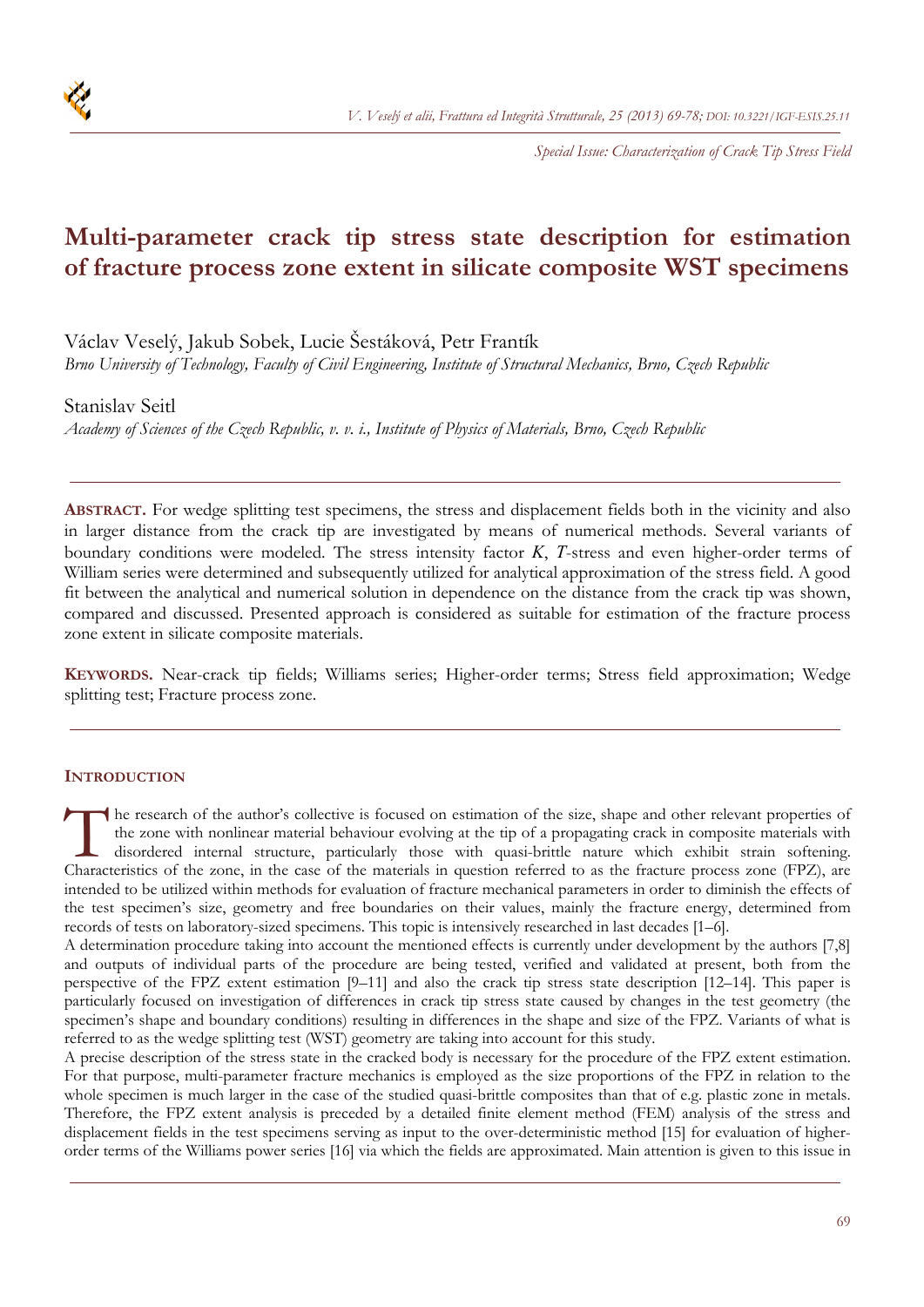

the paper; the accuracy of the approximation is investigated. Some examples of results of the verification analyses are presented in conclusion.

#### **MULTI-PARAMETER DESCRIPTION OF THE STRESS AND DISPLACEMENT FIELDS IN A CRACKED BODY**

Multi-parameter fracture mechanics [17–19] is based on the analytical description of the stress and deformation fields in the body with crack by means of Williams expansion [16]. This infinite power series for a homogeneous elastic isotropic body can be expressed for the stress tensor  $\{\sigma\}$  and deformation vector  $\{u\}$  as

$$
\begin{cases}\n\sigma_x \\
\sigma_y \\
\tau_{xy}\n\end{cases} = \sum_{n=1}^{\infty} \frac{n}{2} r^{\frac{n}{2}-1} A_n \cdot \left\{ \left[ 2 - (-1)^n - \frac{n}{2} \right] \cos\left(\frac{n}{2}-1\right) \theta + \left(\frac{n}{2}-1\right) \cos\left(\frac{n}{2}-3\right) \theta \right\} \\
-\left[ (-1)^n + \frac{n}{2} \right] \sin\left(\frac{n}{2}-1\right) \theta + \left(\frac{n}{2}-1\right) \sin\left(\frac{n}{2}-3\right) \theta \right\} \\
-\left[ (-1)^n + \frac{n}{2} \right] \sin\left(\frac{n}{2}-1\right) \theta + \left(\frac{n}{2}-1\right) \sin\left(\frac{n}{2}-3\right) \theta \right\} \\
\begin{cases}\n\mu \\ \nu \end{cases} = \sum_{n=1}^{\infty} \frac{r^{n/2}}{2\mu} A_n \cdot \left\{ \left( \kappa + \frac{n}{2} + (-1)^n \right) \cos\frac{n}{2} \theta - \frac{n}{2} \cos\left(\frac{n}{2} - 2\right) \theta \right\} \\
\begin{cases}\n\mu \\ \nu \end{cases} = \sum_{n=1}^{\infty} \frac{r^{n/2}}{2\mu} A_n \cdot \left\{ \left( \kappa - \frac{n}{2} - (-1)^n \right) \sin\frac{n}{2} \theta + \frac{n}{2} \sin\left(\frac{n}{2} - 2\right) \theta \right\}\n\tag{2}
$$

respectively, where  $r$  and  $\theta$  are polar coordinates centered at the crack tip (considering the direction of the crack propagation in positive *x*-axis),  $\mu$  is a shear modulus,  $E$  and  $\nu$  are Young's modulus and Poisson's ratio; *n* represents index of term of the power expansion and  $\kappa$  is Kolosov's constant (depends on plane stress or plane strain state). Coefficients  $A_n$  are functions of relative crack length  $\alpha$ . They can be with convenience expressed as dimensionless functions (with regard to the loading) in various ways. We alternatively employ the two most frequently used ones in this paper which are adopted from [20,21] and [22,23], and they are expressed here only for the parameters presented later in the paper. With respect to the mentioned references they can be written as

$$
B_1(\alpha) = \frac{A_1(\alpha)\sqrt{2\pi}}{K_0} = \frac{K_1(\alpha)}{K_0} \quad \text{and} \quad B_2(\alpha) = \frac{4A_2(\alpha)\sqrt{\pi a}}{K_1(\alpha)} = \frac{T(\alpha)\sqrt{\pi a}}{K_1(\alpha)}
$$
(3)

and

$$
g_n(\alpha) = \frac{A_n(\alpha)}{\sigma} W^{\frac{n-2}{2}} \quad \text{for} \quad n = 1, 3, 4..., N \quad \text{and} \quad g_2 = t(\alpha) = \frac{4A_2(\alpha)}{\sigma}
$$
 (4)

respectively. In these formulas,  $\sigma$  is nominal stress in the central plane of the specimen caused by (usually only the splitting component  $P_{\text{sp}}$  of) the applied load (i.e.  $\sigma = P_{\text{sp}}/BW$ ),  $K_0$  is the normalized stress intensity factor (i.e.  $K_0 = P_{\rm ss} / B\sqrt{W}$ ),  $K_I$  is the stress intensity factor, *T* is *T*-stress, *a* is the crack length, *W* and *B* is the specimen's width and breadth, respectively.

The crack length *a* is defined as a distance from the point of the splitting force application to the crack tip, i.e.  $a = c + d_n - h$  in the case of the WST, see Fig. 3. Consequently, the relative crack length  $\alpha$  is defined as the ratio of the crack length *a* and the effective specimen width

$$
\alpha = \frac{a}{W_{\text{ef}}} = \frac{c + (d_{\text{n}} - b)}{W - b} \tag{5}
$$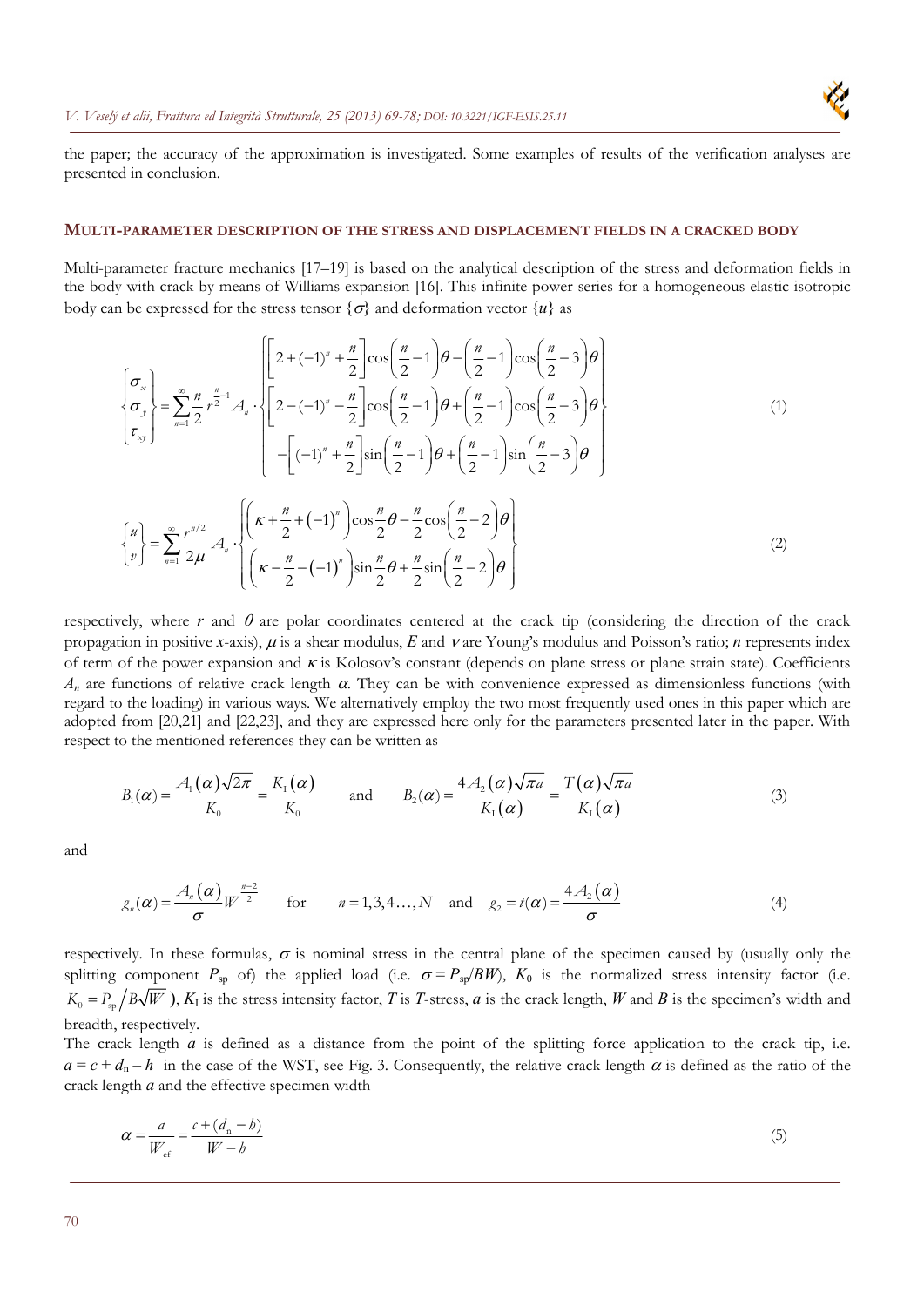

Coefficients of the terms of the Williams power expansion used/presented in this paper were determined using direct methods which evaluate results gained via FEM computations.

Values of first two terms (*K* and *T*-stress) were computed both using the direct method (e.g. [24]) or determined with help of quarter-point crack-tip elements (e.g. [25]). For the latter case, following formulas are used to calculate *K* and *T*

$$
K_{\rm I} = \frac{E}{3(1+\nu)(1+\kappa)} \sqrt{\frac{2\pi}{l}} \left[ 4v_i^{\rm (B)} - \frac{v_i^{\rm (C)}}{2} \right], \quad T = -\frac{2E}{(1-\nu^2)l} \left[ u_i^{\rm (A)} - 4u_i^{\rm (B)} + 2u_i^{\rm (C)} \right] \tag{6}
$$

where *l* is the element length, *u* and *v* are displacement components in the *x* and *y* directions, respectively. The (A), (B), and (C) superscripts indicate the FE node positions as follows: A – node at the crack tip, B – node at a distance of 1/4*l* from the crack tip, and C – node at a distance of *l*. For the direct method [24] the estimation of the fracture parameters is derived directly from the stress description via eq. (1) (for max.  $n = 2$ ). Let us note that several alternatives to the methods used in this paper are available in literature, especially for the determination of *K* (e.g. [26]).

Coefficients of even the higher-order terms of the power expansion were calculated (alternatively to the previouslymentioned techniques for the first two ones, however, as the only used technique for the other ones) by using the overdeterministic method (ODM) [15]. ODM, based on the linear least-squares formulation, provides solution of the system of 2*k* equations (resulting from eq. (2)), where *k* represents the number of selected nodes around the crack tip, leading to values of N selected terms of the series. They can be calculated from the knowledge of the values of components  $u, v$  of the displacement vector and coordinates  $r$ ,  $\theta$  of the selected nodes. Similarly to the above-mentioned techniques, inputs to the ODM were also obtained by FEM computations.

Motivation of the determination of the higher-order of terms of the power series dwells in the requirements on the estimation of the crack-tip nonlinear zone extent. They must be taken into account in order to describe the fields in more distant surroundings of the crack tip, especially in the case of the quasi-brittle materials.

### **WEDGE SPLITTING TEST GEOMETRY – DEFINITION OF NUMERICAL STUDY**

edge splitting test is a convenient and popular configuration for estimation of fracture parameters of silicatebased composites, mainly building materials. It has been introduced in 80ies of the last century [27,28]. For its advantages it is often used as an alternative of standard three-point bending test of notched beams. The test W edge splitting test is a convenient and popular configuration for estimation of fracture parameters of silicate-<br>based composites, mainly building materials. It has been introduced in 80ies of the last century [27,28]. F significantly differ. And that is true both for the boundary conditions related to the load application (see Fig. 1) and the specimen supports (see Figs. 2 and 3).

The differences in the load application and supporting are usually neglected, even fracture analyses utilizing functions of geometry corresponding to the compact tension test configuration are commonly published [29,30]. And if the *K*calibration curves are computed for the WST geometry and presented in the literature (e.g. [31]), details of supports and load application are not properly taken into account. Particularly, the compressive component of the loading force  $(P_v$  in Figs. 2 and 3) is ignored and only one central support is considered (except to [32], with regard to both aspects). Karihaloo and co-workers published the stress and displacement field description using as many as five terms of the Williams series [22,23]. Two variants of supports were modeled, but the compressive component of the applied loading was not considered too.

It is worth noticing that if a certain fracture analysis has to be conducted for which the stress/displacement fields in only the very vicinity of the crack tip is required (i.e. the case of brittle fracture with description of the fields via *K* only), the simplifications mentioned in previous paragraph are possible (to some extent, i.e. when *T*-stress value is not too low or high).

In our work, three variants of supports (one central support, and two supports positioned 1/4*W* and 1/8*W* from the central plane, see Figs. 2 and 3) and two alternatives of load imposition (via loading platens with bearings placed inside the specimen's groove – platens I – and platens with bearings axes outside the groove – platens II, see Figs. 1, 3 left and right, respectively) are considered.

The influence of the boundary conditions of the WST test was analyzed in several relevant aspects in detail in previous works by the authors [32–34, 12–14] and results were compared with the crack-tip fields descriptions published in literature. Selected parts of the rather thorough study are presented in this paper. The study was first conducted in the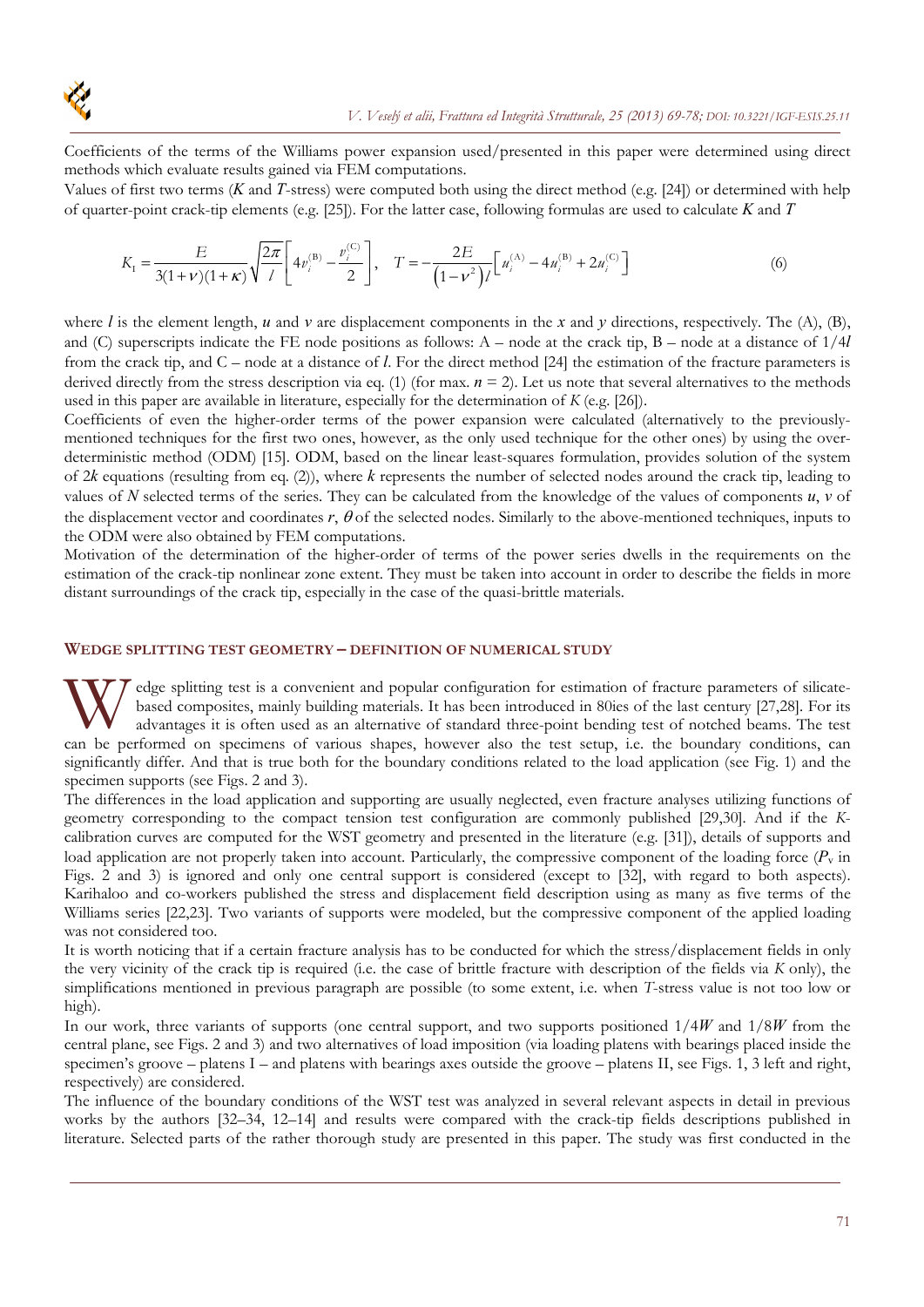

framework of two-parameter fracture mechanics (investigation of the stress intensity factor *K* and the *T*-stress, or their normalized values *B*1 and *B*2, respectively). Later, more terms of the Williams series was considered and coefficients of the first several ones (up to around 10) were determined, again either in their absolute values *An* or expressed as the normalized shape functions *gn*.



Figure 1: Variants of boundary conditions of the WST geometry in the area of the load application (compare (a), (b) vs. (c), (d)).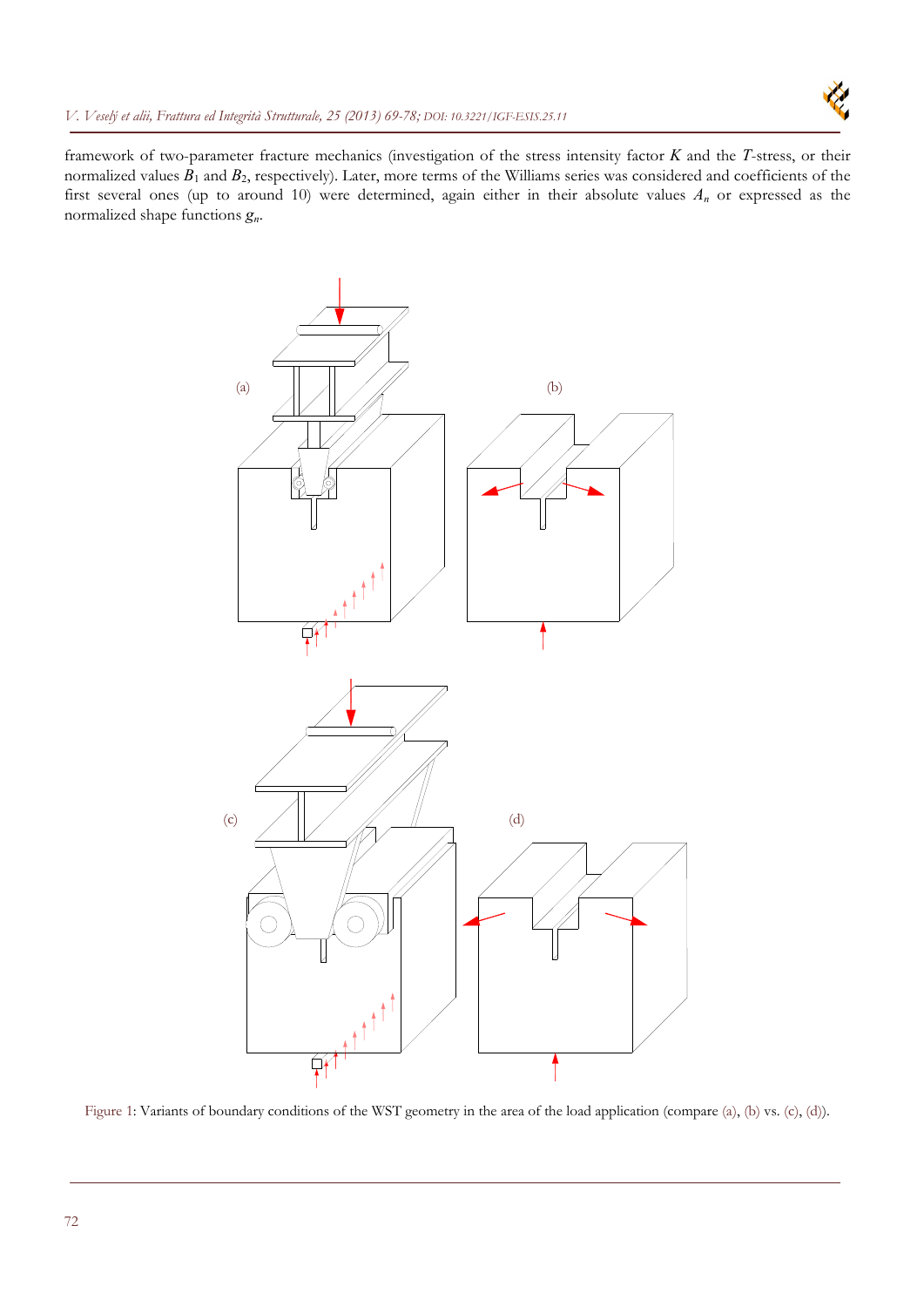

Figure 2: Schemes of variants of boundary conditions of the WST geometry in both the area of the load application (differences between (a) vs. (b), (c) and (d) vs. (e) and (f)) and supports (differences between (a) vs. (b) and (e) vs. (d) vs. (c) and (f)). Taking into account the vertical component of the loading force is essential.

## **NUMERICAL MODELING**

he test configuration in considered variants of boundary conditions and specimen dimensions corresponding to results showed below are indicated in Fig. 3 and their values are summarized in Tab. 1.  $\prod$ <sup>he</sup>

| Dimensions [mm]   |              |
|-------------------|--------------|
| W                 | 100          |
| $\boldsymbol{B}$  | 100          |
| a                 | $20 \sim 80$ |
| $d_{\rm n}$       | 20           |
| $\mathcal{C}_{0}$ | 35           |
| $\overline{f}$    | 30           |
| $\boldsymbol{h}$  | 15           |
| i                 | 25           |

Table 1: Individual dimensions of the modeled WST specimen.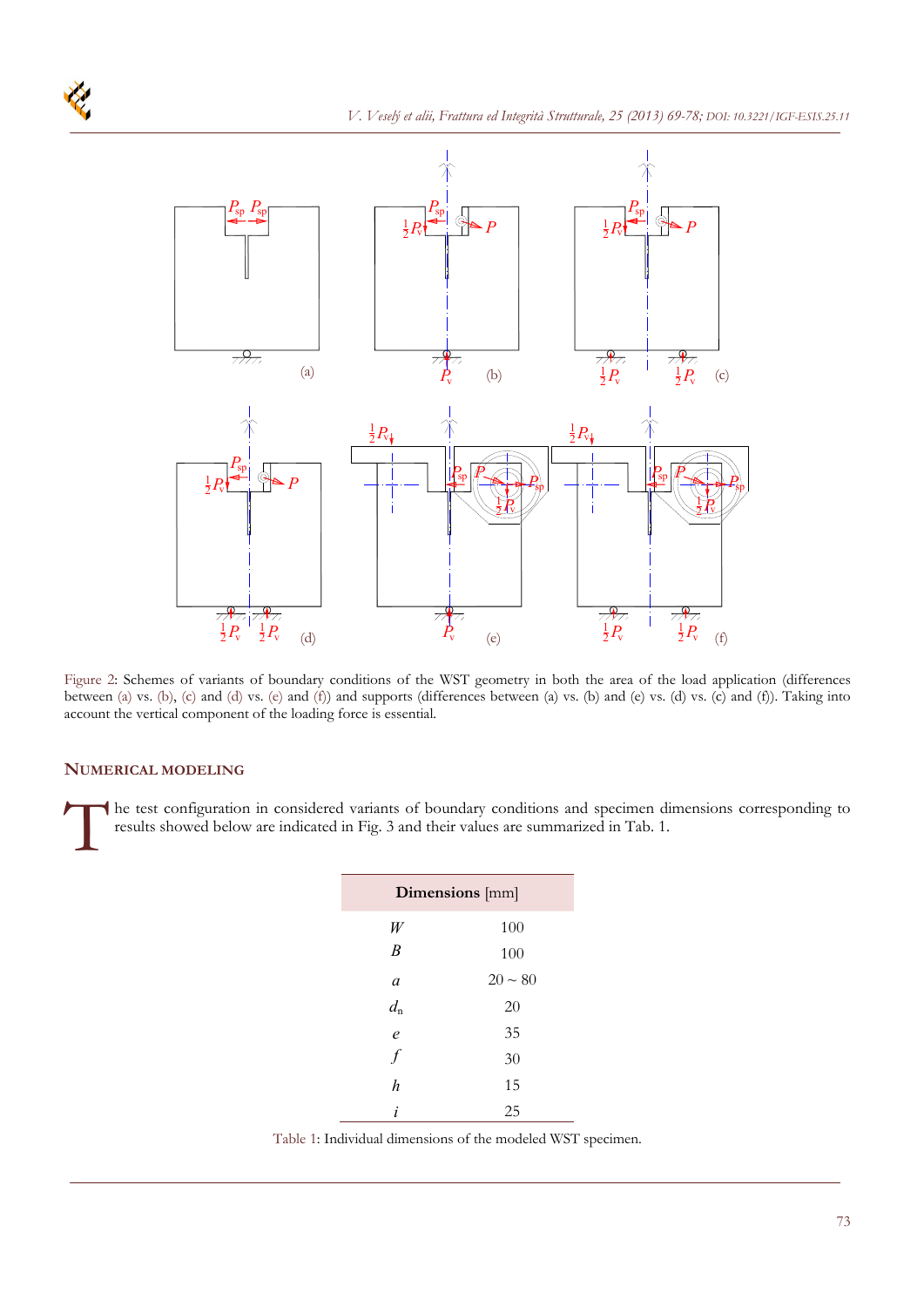

Figure 3: Sketch of the modeled WST specimen with considered variants of boundary conditions.

The numerical study was conducted in the ANSYS FEM software [35]. All simulations were modeled in 2D under plane strain condition. The FE mesh was generated from 8-nodes isoparametric elements. Linear elastic isotropic material of the cementitious composite specimen and the steel loading platens was defined by Young's moduli  $E = 40$  and 210 GPa and Poisson's ratios  $v = 0.2$  and 0.3, respectively. Fig. 4a and b shows a static scheme and FE model for a variant of the WST with platens II and one central support (a half of the specimen with symmetry conditions). A detail of the near-crack-tip FE mesh is depicted in Fig. 4c and d. Fig. 4d shows utilization of the quarter-point singular elements at the very crack tip (used for calculation of  $K$  and  $T$ , or  $B_1$  and  $B_2$ , via the first two mentioned methods), in Fig. 4c the (near-crack-tip) ring of nodes is indicated from which coordinates and computed displacements are used as inputs into the ODM for determination shape functions *gn*.

# **RESULTS AND DISCUSSION, APPLICATION OF THE MULTI-PARAMETER FRACTURE MECHANICS**

his section presents some of the results obtained within the conducted study. In agreement with the definition of the normalized dimensionless expressions of the coefficients of the Williams series' terms mentioned above, the influence of boundary conditions on the stress and displacement fields' description is indicated in graphs in Figs. 5 and 6.  $\prod_{\substack{\text{th }\\ \text{and }6}}$ 

Fig. 5 shows the parameters  $B_1$  and  $B_2$  as functions of the relative crack length  $\alpha$ . Differences in the boundary conditions are apparently distinguishable for the latter one, particularly they are evident for short cracks (up to approx.  $a \le 0.4$ , which corresponds to the influence of the loading platens, see differences between the "platens I" and "platens II" cases) as well as long cracks (i.e. from approx.  $a > 0.4$ , influence of the number and mutual distance of supports). It is also clearly seen, and that is true for almost the whole studied range of  $\alpha$ , that the neglecting of the compressive force  $P_v$  produces larger error if a single support is used. Effect of boundary conditions on the first term of the series is rather low, as can be expected, since the singular term domain is the very vicinity of the crack tip only.

The graphs in Fig. 6 show shape functions corresponding to two selected higher-order terms coefficients, *g*4 and *g*7, and only the effect of supports can be investigated. Both curves are from simulations with loading platens II, therefore no differences between the curves are obvious up to a fracture process stage when the crack tip approaches the back-face of the WST specimen (see the magnified sections of the graphs in Fig. 6b and d). Differences are apparent only for the relative crack lengths around 0.9 and larger provided that compressive component of the loading force  $P_v$  is considered. If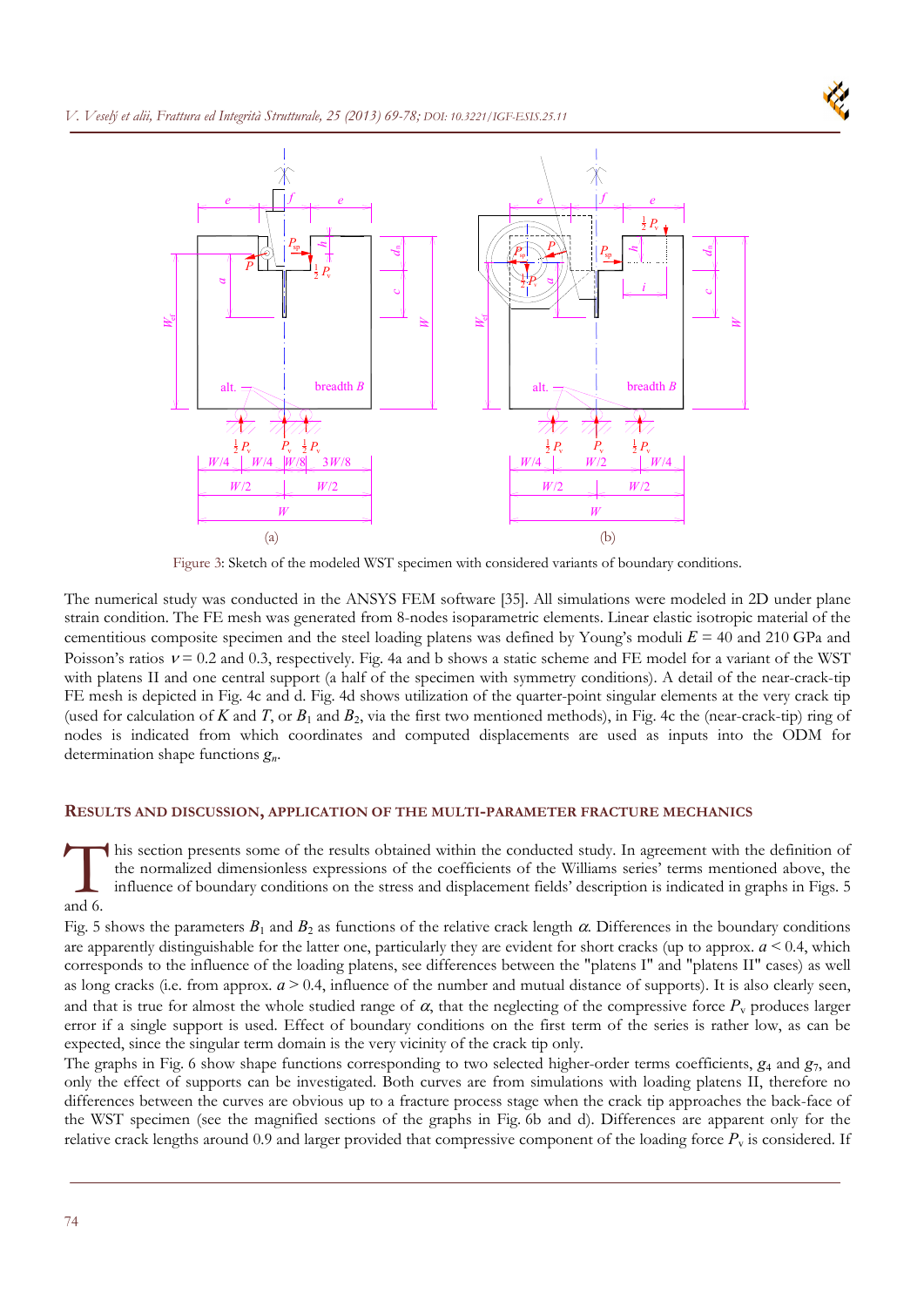$P_v$  is neglected, significant difference appears earlier, around  $\alpha = 0.75$  (see Fig. 6a and b, where comparison with [23], which ignores  $P_v$ , is shown).



Figure 4: 2D representation of the WST – static scheme with indication of boundary conditions (a) and corresponding FE model (b). Example of the FE mesh around the crack tip: ring of selected nodes (at radius 5 mm from the crack tip) (c) and quarter-point cracktip elements (d).



Figure 5: Geometry factors  $B_1$  and  $B_2$  as functions of the relative crack length  $\alpha$  for various considered boundary conditions.



Figure 6: Shape functions  $g_4$  and  $g_7$  as functions of the relative crack length  $\alpha$  for two support variants.

An accurate knowledge of the mechanical fields in the cracked body is necessary for a relevant fracture analysis. As an example, a reconstruction of the stress fields in the WST (platens II, one support,  $P<sub>v</sub>$  considered) is introduced. Fig. 7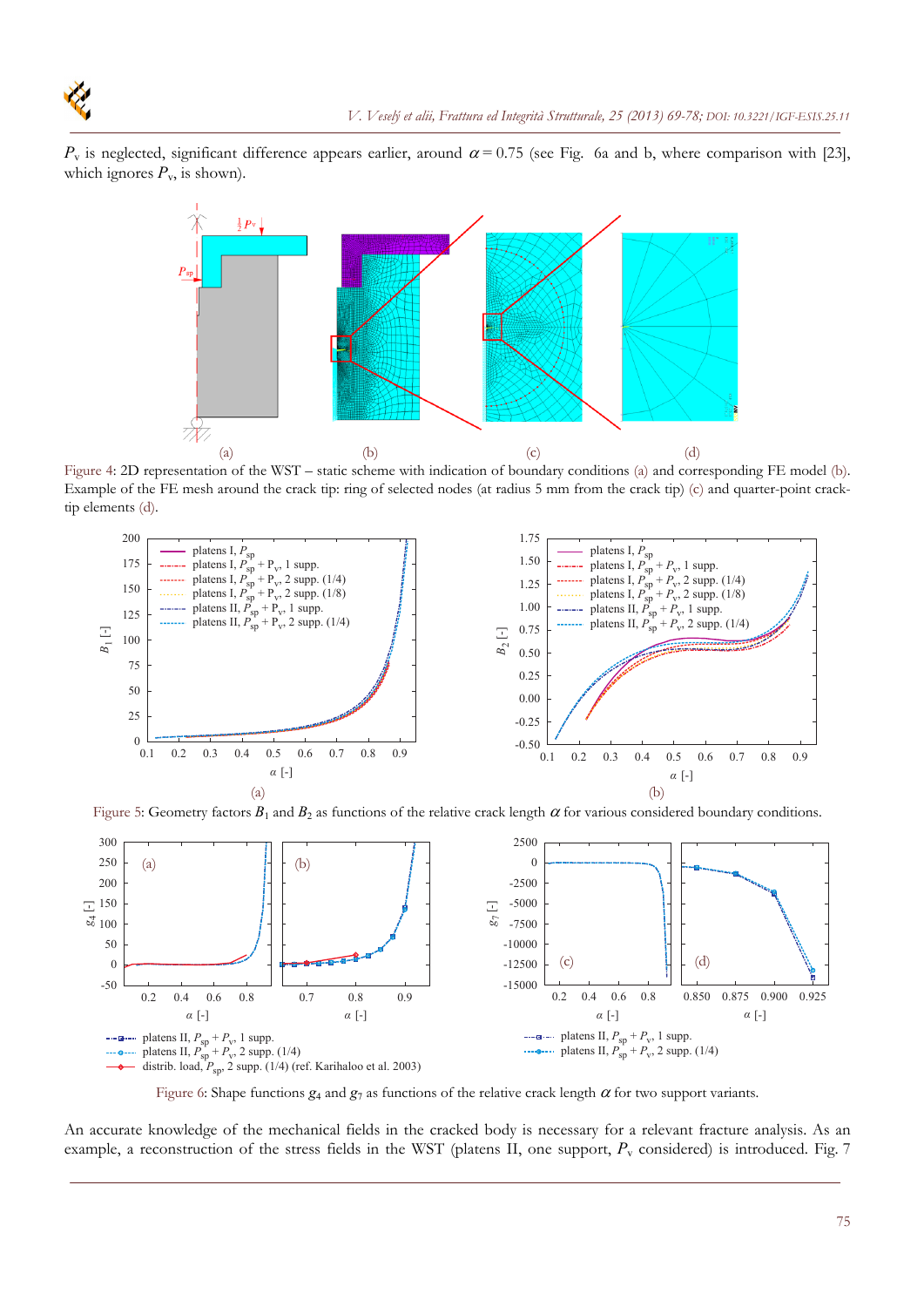## *V. Veselý et alii, Frattura ed Integrità Strutturale, 25 (2013) 69-78[; DOI: 10.3221/IGF-ESIS.25.11](http://dx.medra.org/10.3221/IGF-ESIS.25.11&auth=true)*



displays distributions of selected stress components (in this case e.g.  $\sigma_x$ ,  $\sigma_1$ ) over the specimen (symmetrical half) taking into account various ranges of terms of the Williams series (whose coefficients were determined via methods mentioned above). The fields correspond to load  $P_{sp} = 1$  kN. Different relative crack lengths were chosen for each case. It is clearly visible that if the knowledge of the stress field is requested even in larger distance of the crack tip, the approximation of the field by higher number of terms of the series is essential. The isolines in the second row of Fig. 7 may represent a nonlinear (plastic) zone extent provided that Rankine failure criterion was applied. If the strength limit of the material were 2 (1 and 0.5) MPa, 4 (around 7 and more than 12, respectively) terms would be necessary for the accurate enough description of the nonlinear zone.



Figure 7: Comparison of stress fields  $(\sigma_r, \sigma_l)$  in WST specimen reconstructed by means of Williams power expansion using various ranges of terms of the series (from left 1, 2, 4, 7, and 12, respectively) with the numerical solution (right). The crack tip region is magnified in the second row (the axes scale is kept the same as in the first row).

## **CONCLUSIONS**

nalysis of the stress and displacement fields near a crack tip in a WST specimen is presented. For this purpose, multi-parameter fracture mechanics was applied. Influence of the boundary conditions on the stress intensity factor and the *T*-stress (representing the first two terms of Williams expansion) was investigated and several resulting conclusions discussed. Moreover, even the higher-order terms of the series (up to order of 12) were calculated by the series of the series (up to order of 12) were calculated by the series (representing conclusio means of the over-deterministic method. Subsequently, various ranges of them were used for reconstruction of the stress field around the crack tip and compared with stress distribution obtained by means of FEM. The results clearly show that especially for long cracks and/or in larger distances from the crack tip the accurate approximation of the stress field requires using more terms of the Williams expansion than it is usual within classical fracture mechanical approaches.

## **ACKNOWLEDGEMENTS**

he work has been supported by the Czech Science Foundation, the project No. 104/11/0833, and Brno University of Technology, Specific Research program, project No. FAST-S-12-21/1653. The of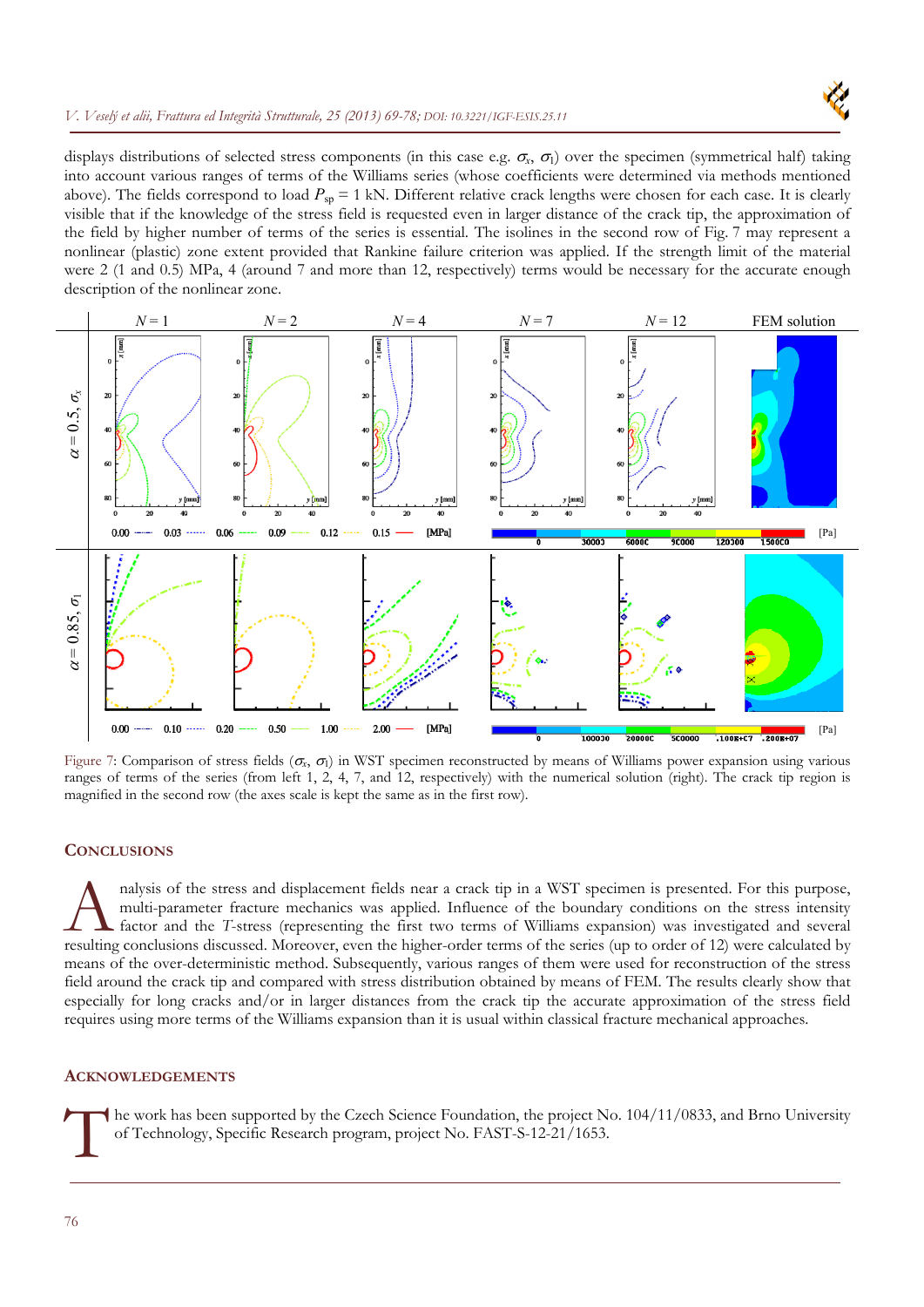

#### **REFERENCES**

- [1] Bažant, Z.P., Analysis of work-of-fracture method for measuring fracture energy of concrete, J. Engng. Mech. (ASCE), 122(2) (1996) 138–144.
- [2] Hu, X.-Z., Wittmann, F.H., Size effect on toughness induced by crack close to free surface, Engng. Fract. Mech., 65 (2000) 209–221.
- [3] Duan, K., Hu, X.-Z., Wittmann, F.H., Boundary effect on concrete fracture and non-constant fracture energy distribution, Engng. Fract. Mech., 70 (2003) 2257–2268.
- [4] Duan, K., Hu, X.-Z., Wittmann, F.H., Size effect on specific fracture energy of concrete, Engng. Fract. Mech., 74 (2007) 87–96.
- [5] Hu, X.-Z., Duan, K., Size effect: Influence of proximity of fracture process zone to specimen boundary, Engng. Fract. Mech., 74 (2007) 1093–1100.
- [6] Trunk, B., Wittmann, F. H., Influence of size on fracture energy of concrete, Mater. Struct., 34 (2001) 260–265.
- [7] Veselý, V., Frantík, P., Keršner, Z., Cracked volume specified work of fracture, in: B.H.V. Topping, L.F. Costa Neves, R.C. Barros (Eds.), Proc. of 12<sup>th</sup> Int. Conf. on Civil, Structural and Environmental Engineering Computing, Funchal, Portugal, Civil-Comp Press, Stirlingshire, UK, (2009) n.194. doi:10.4203/ccp.91.194.
- [8] Veselý, V., Frantík, P., An application for the fracture characterization of quasi-brittle materials taking into account fracture process zone influence, submitted to Adv. Eng. Softw. (expected in 2013).
- [9] Veselý, V., Frantík, P., Reconstruction of a fracture process zone during tensile failure of quasi-brittle materials, Appl. Comp. Mech., 4 (2010) 237–250.
- [10] Veselý, V., Keršner, Z., Němeček, J., Frantík, P., Řoutil, L., Kucharczyková, B., Estimation of fracture process zone extent in cementitious composites, Chem. listy, 104 (2010) s382–s385,
- [11] Frantík, P., Veselý, V., Keršner, Z., Parallelization of lattice modelling for estimation of fracture process zone extent in cementitious composites. Adv. Eng. Softw. (2013), http://dx.doi.org/10.1016/j.advengsoft.2012.11.020.
- [12] Veselý, V., Šestáková, L., Seitl, S., Influence of boundary conditions on higher order terms of near-crack-tip stress field in a WST specimen, Key Eng. Mat., 488–489 (2012) 399–402.
- [13] Veselý, V., Sobek, J., Šestáková, L., Seitl, S., Accurate description of near-crack-tip fields for the estimation of inelastic zone extent in quasi-brittle materials, Key Eng. Mat., 525–526 (2013) 529–532.
- [14] Šestáková, L., Veselý, V., Sobek, J., Frantík, P., Accuracy of approximation of stress field in cracked bodies for failure zone extent estimation. Accepted to conference FraMCoS-8, Toledo, Spain, 10–14 March 2013.
- [15] Ayatollahi, M.R, Nejati, M., An over-deterministic method for calculation of coefficients of crack tip asymptotic field from finite element analysis, Fatigue Fract. Engng. Mater. Struct., 34 (2010) 159–176.
- [16] Williams, M.L., On the stress distribution at the base of a stationary crack, J. Appl. Mech. (ASME), 24 (1957) 109– 114.
- [17] Berto, F., Lazzarin, P., Christopher, C.J., James, M.N., Characterization of crack tip stress fields, Forni di Sopra (UD), Italy, March 7–9, (2011) 88–95.
- [18] Guagliano, M., Sangirardi, M., Sciuccati, A., Zakeri, M., Multiparameter analysis of the stress field around a crack tip, Procedia Engineering, 10 (2011) 2931–2936.
- [19] Berto, F., Lazzarin, P., Multiparametric full-field representations of the in-plane stress fields ahead of cracked components under mixed mode loading, Int. J. Fatigue, 46 (2013) 16–26.
- [20] Leevers, P.S., Radon, J.C., Inherent stress biaxiality in various fracture specimen geometries, Int. J. Fract., 19 (1983) 311–325.
- [21] Knésl, Z., Bednář, K., Two-parameter fracture mechanics: determination of parameters and their values (in Czech), IPM AS CR, v. v. i., Brno, (1998).
- [22] Karihaloo, B.L., Xiao, Q.Z., Higher order terms of the crack tip asymptotic field for a wedge-splitting specimen Int. J. Fract., 112 (2001) 129–137.
- [23] Karihaloo, B.L., Abdalla, H., Xiao, Q.Z., Coefficients of the crack tip asymptotic field for wedge splitting specimen, Engng. Fract. Mech., 70 (2003) 2407–2420.
- [24] Yang, B., Ravi-Chandar, K., Evaluation of elastic T-stress by the stress difference method, Engng. Fract. Mech., 64 (1999) 589–605.
- [25] Tan, C.L., Wang, X., The use of quarter-point crack-tip elements for T-stress determination in boundary element method analysis, Engng. Fract. Mech., 70 (2003) 2247–2252.